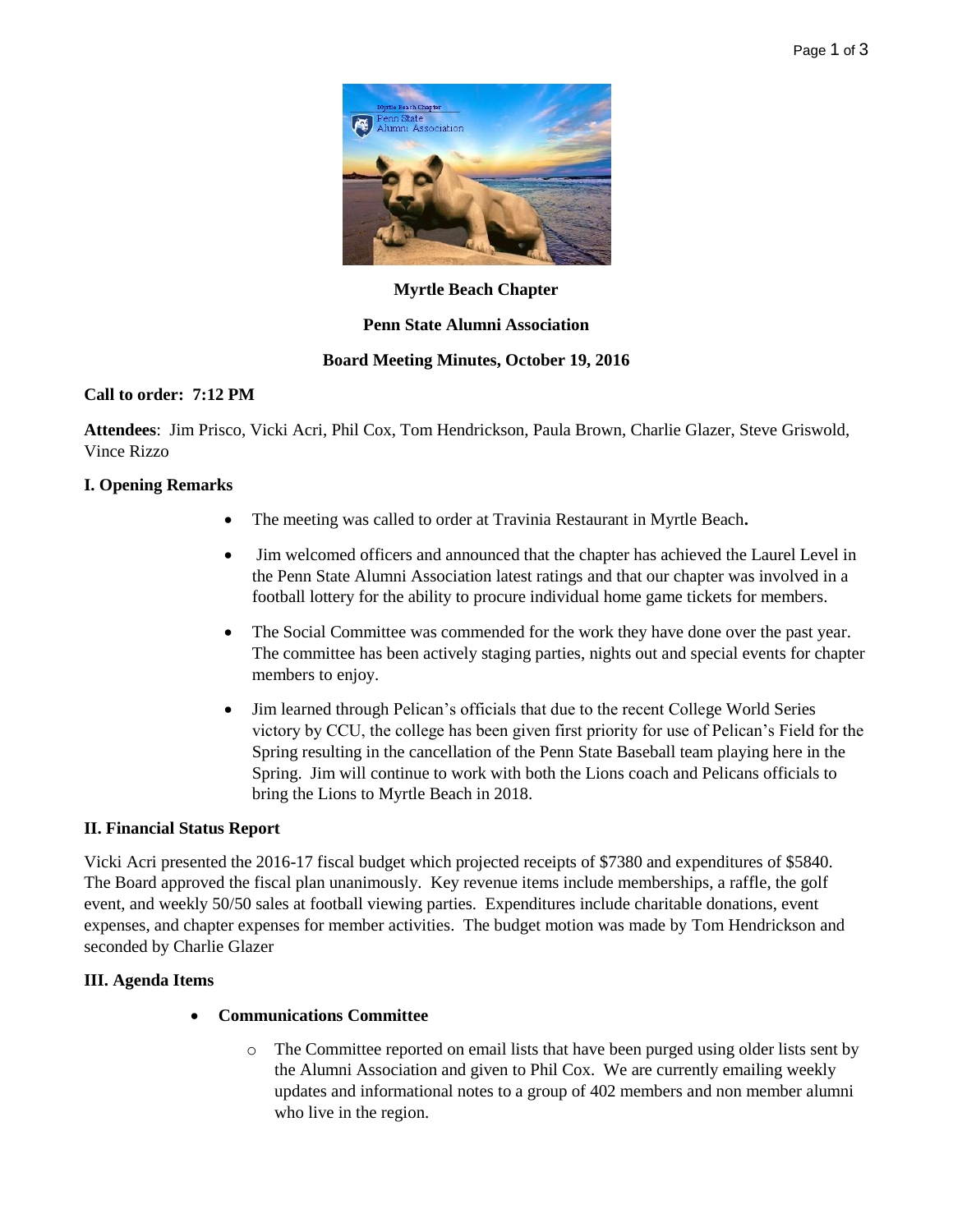- o The website was discussed with Board members generally approving of the new format and the site's maintenance. The website has added new features including weekly updates, an annual calendar of events, a blog, and a photo gallery.
- o Charlie Glazer reported that he made contact with local outlets to advertise the chapter's involvement with the local Marine Corps Reserve and their Toys for Tots Christmas drive. Collection boxes have been set up at Milardo's for toy collection and members who donate a toy will be given a coupon for \$2 off any pizza purchase. Coupons will be distributed at football viewing parties. Charlie also announced that Keenan Walsh will be interviewed for the Toys for Tots effort on WPDE.

### **Membership Drive**

o Membership was discussed with a goal of 200 members for 2018-2017. The current total was approximately 140 members. Efforts to resign past years' members will continue through the fall.

### **Chapter Charities**

o Jim discussed the addition of a local charity that is run by a Penn State Alumni. Tara Hall is a facility for boys in Georgetown that was brought to our chapter's attention by member Dick Mahany. Jim, his wife Pat, and Vince Rizzo visited the facility in August and have recommended that it replace Hope House. Hope House was removed from chapter donor list because the group was difficult to contact and communication efforts had failed to satisfy chapter standards for donations.

#### **Social Committee**

- o Paula Brown reported on efforts of the Social Committee to create activities for members. She reported on a recent winery visit attended by a group of 40 members.
- o The Annual Picnic was discussed and Steve Griswold reported that the chapter had procured the International Club facility for our next summer picnic. The venue is indoors, air conditioned, and can accommodate a large group. The committee is looking into a covered dish or member catered event for the June 2017 event.

#### **Football Viewing**

- o Viewing parties have been scheduled for each Penn State Football game in the fall at Milardo's Pizzeria and Sports Pub.
- o A recent tie in to our first football party was the inclusion of a memorabilia sharing at which members displayed Nittany Lion memorabilia. It was a huge success and future memorabilia events were discussed.

# **Fundraisers**

o Vicki and Jim reported that the 50/50 raffle averaged more than \$100 per weekend in revenues to the chapter. In addition the Football Pool run by Dennis McClelland and Tom Hendrickson had raised \$700 to date. In addition, a mailer sent out to all members by the Social Committee with a drawing for tickets for the 2017 Georgia State game was going well. Ticket returns and a drawing for the winner of this raffle will be held at the Big Ten Championship game in December.